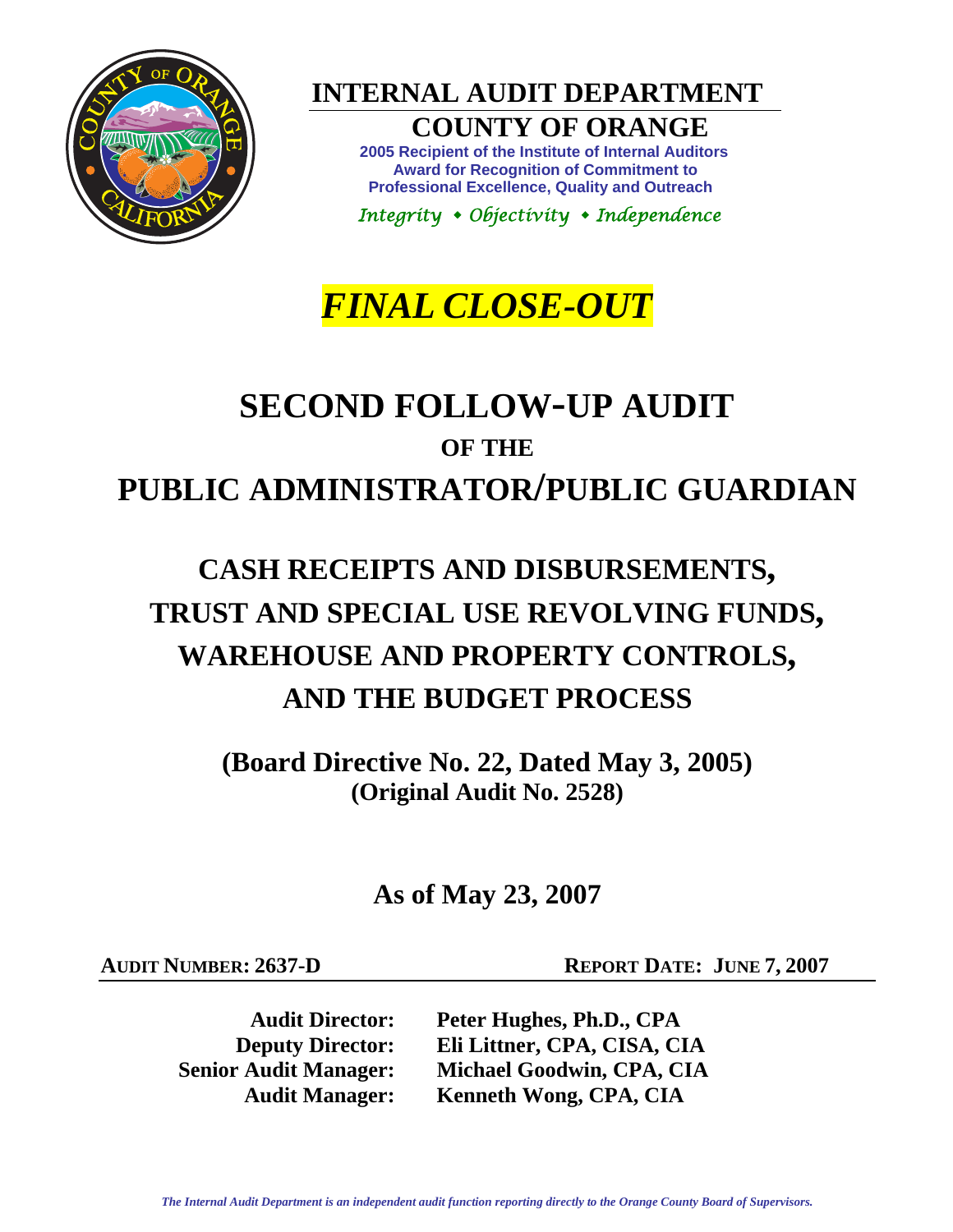# **Final Close-Out**

# **Second Follow-Up Audit of the Public Administrator/Public Guardian Cash Receipts and Disbursements, Trust and Special Use Revolving Funds, Warehouse and Property Controls, and the Budget Process**

**(Board Directive No. 22, dated May 3, 2005) Original Audit No. 2528** 

**As of May 23, 2007** 

# **TABLE OF CONTENTS**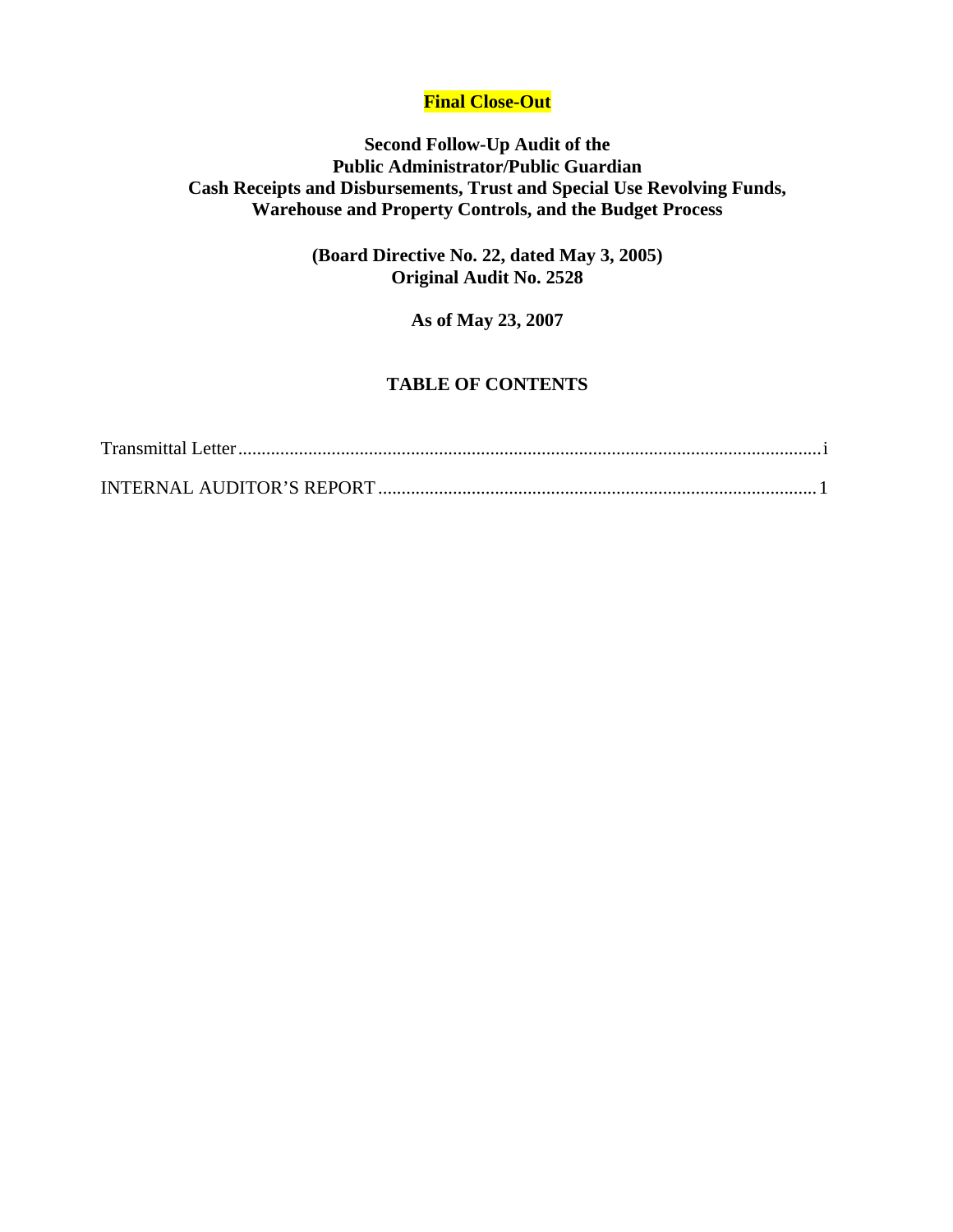<span id="page-2-0"></span> *Independence Objectivity Integrity* 



*Providing Facts and Perspectives Countywide* 

#### **OFFICE OF THE DIRECTOR**

#### **DR. PETER HUGHES**

**PH.D., MBA, CPA,**  Certified Compliance & Ethics Professional (CCEP) Certified Information Technology Professional (CITP) Certified Internal Auditor (CIA) Certified Fraud Examiner (CFE)

**E-MAIL: peter.hughes@iad.ocgov.com** 

**ELI LITTNER DEPUTY DIRECTOR** CPA, CIA, CFE, Certified Fraud Specialist (CFS), Certified Information Systems Auditor (CISA)

> **MICHAEL J. GOODWIN SENIOR AUDIT MANAGER** CPA, CIA

> **ALAN MARCUM SENIOR AUDIT MANAGER** MBA, CPA, CIA, CFE

**AUTUMN MCKINNEY SENIOR AUDIT MANAGER** CPA, CIA, CISA Certified Government Financial Manager (CGFM)

**HALL OF FINANCE & RECORDS 400 CIVIC CENTER DRIVE WEST BUILDING 12, ROOM 232 SANTA ANA, CA 92701** 

www.ocgov.com/audit

**(714) 834-5475 (714) 834-2880 Fax** 

**OC FRAUD HOTLINE (714) 834-3608** 

### **COUNTY OF ORANGE BOARD OF SUPERVISORS' INTERNAL AUDIT DEPARTMENT**

### **Transmittal Letter**

Audit No. 2637-D

June 7, 2007

TO: John S. Williams Public Administrator/Public Guardian

Internal Audit Department

FROM: Peter Hughes, Ph.D., CPA, Directorial Audit Department

SUBJECT: Second and Final Close-Out Follow-Up Audit of the Public Administrator/Public Guardian Cash Receipts and Disbursements, Trust and Special Use Revolving Funds, Warehouse and Property Controls, and the Budget Process (Board Directive No. 22, dated May 3, 2005) Original Audit No. 2528, Issued January 19, 2006

We have completed a second and Final Close-Out Follow-Up Audit of internal controls over cash receipts and disbursements, trust and special use revolving funds, warehouse and property controls, and the budget process at the Public Administrator/Public Guardian. Our audit was limited to reviewing, as of May 23, 2007, actions taken to implement the seven (7) remaining recommendations in our initial follow-up audit report dated November 8, 2006. The recommendations stemmed from our original audit report dated January 19, 2006. Because satisfactory corrective has been taken, or is in process for all seven recommendations, this report represents the final close-out of the original audit.

Each month I submit an **Audit Status Report** to the Board of Supervisors where I detail any material and significant audit findings released in reports during the prior month and the implementation status of audit recommendations as disclosed by our Follow-Up Audits. Accordingly, the results of this audit will be included in a future status report to the BOS.

**Attachment** 

Other recipients of this report: Members, Board of Supervisors Members, Audit Oversight Committee Bruce Peotter, Assistant Public Administrator/Public Guardian Frank Tuanai, Chief of Fiscal Services, PA/PG Connie Draxler, Chief Deputy, PA/PG Ann Barlow, Human Resources Manager, PA/PG Foreperson, Grand Jury Darlene J. Bloom, Clerk of the Board of Supervisors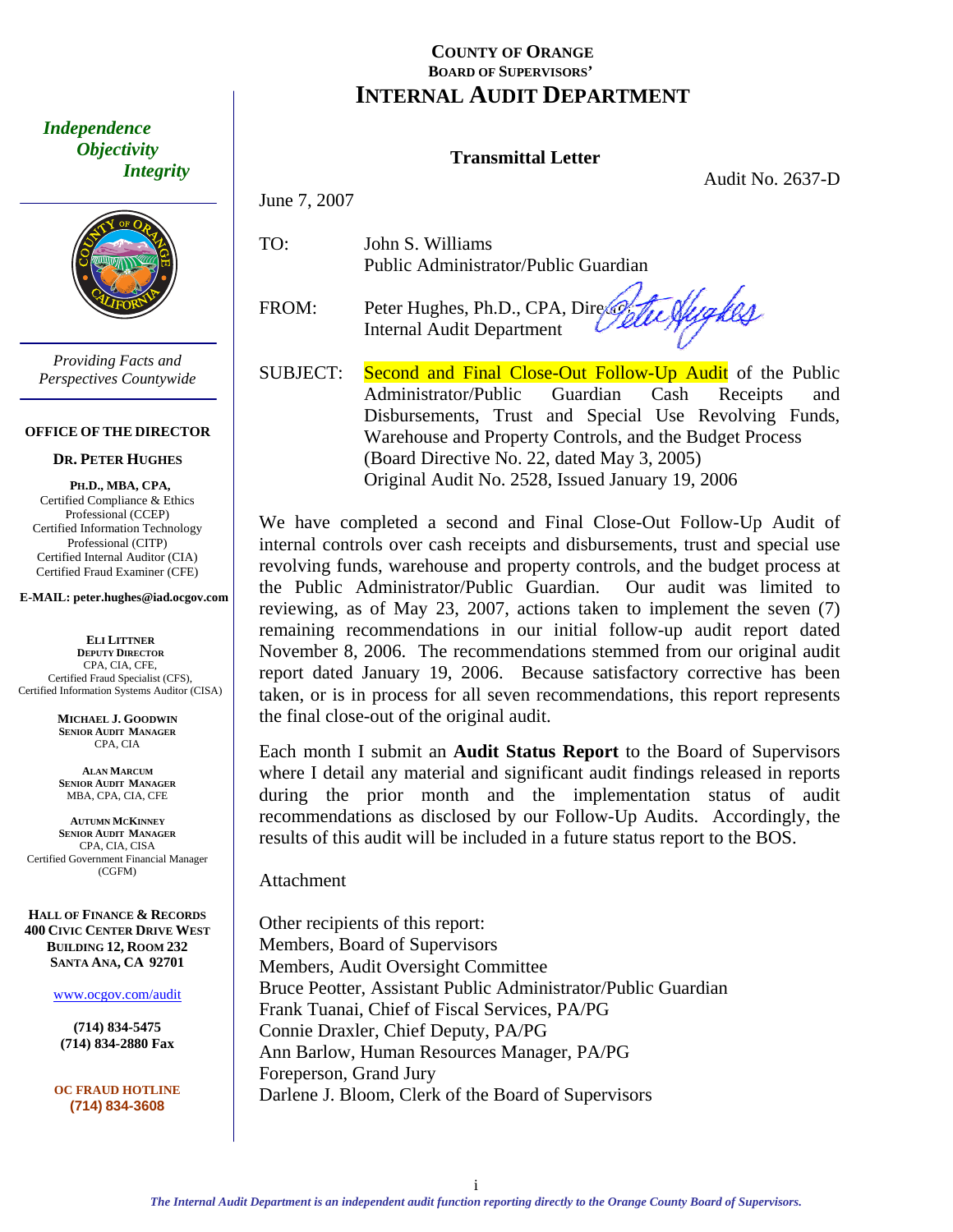*Objectivity Integrity* 



*Providing Facts and Perspectives Countywide* 

#### **OFFICE OF THE DIRECTOR**

#### **DR. PETER HUGHES**

**PH.D., MBA, CPA,**  Certified Compliance & Ethics Professional (CCEP) Certified Information Technology Professional (CITP) Certified Internal Auditor (CIA) Certified Fraud Examiner (CFE)

**E-MAIL: peter.hughes@iad.ocgov.com** 

**ELI LITTNER DEPUTY DIRECTOR** CPA, CIA, CFE, Certified Fraud Specialist (CFS), Certified Information Systems Auditor (CISA)

> **MICHAEL J. GOODWIN SENIOR AUDIT MANAGER** CPA, CIA

**ALAN MARCUM SENIOR AUDIT MANAGER** MBA, CPA, CIA, CFE

**AUTUMN MCKINNEY SENIOR AUDIT MANAGER** CPA, CIA, CISA Certified Government Financial Manager (CGFM)

**HALL OF FINANCE & RECORDS 400 CIVIC CENTER DRIVE WEST BUILDING 12, ROOM 232 SANTA ANA, CA 92701** 

www.ocgov.com/audit

**(714) 834-5475 (714) 834-2880 Fax** 

**OC FRAUD HOTLINE (714) 834-3608** 

# <span id="page-3-0"></span>**COUNTY OF ORANGE BOARD OF SUPERVISORS' INTERNAL AUDIT DEPARTMENT** *Independence*

# **INTERNAL AUDITOR'S REPORT FINAL CLOSE-OUT**

Audit No. 2637-D

June 7, 2007

TO: John S. Williams Public Administrator/Public Guardian

FROM: Peter Hughes, Ph.D., CPA, Director Internal Audit Department

te Slyckes

SUBJECT: Second and Final Close-Out Follow-Up Audit of the Public Administrator/Public Guardian Cash Receipts and Disbursements, Trust and Special Use Revolving Funds, Warehouse and Property Controls, and the Budget Process (Board Directive No. 22, dated May 3, 2005) Original Audit No. 2528, Issued January 19, 2006

We have completed a second and Final Close-Out Follow-Up Audit of internal controls over cash receipts and disbursements, trust and special use revolving funds, warehouse and property controls, and budget process at the Public Administrator/Public Guardian (PA/PG). Our audit was limited to reviewing, as of May 23, 2007, actions taken to implement the recommendations in our initial Follow-Up Audit report dated November 8, 2006.

The initial Follow-Up Audit report contained seven (7) recommendations. Our second Follow-Up Audit indicated four (4) recommendations have been fully implemented and three (3) recommendations are In Process/Closed for the reasons discussed below. The item number from the January 19, 2006 report is shown in parentheses after the heading. See Attachment A for a description of Report Item Classifications.

### **1. Information Technology Controls (Recommendation No. 1)**

We recommend PA/PG management continue to evaluate the feasibility of a replacement system for ePAGES. If a system replacement is an option, PA/PG needs to ensure appropriate system controls for data processing, audit trails, and logical security are part of the replacement system. If not, PA/PG should assess each of the items identified above and initiate the appropriate course of action based upon its risk assessment and cost/benefit analysis. (**Significant Issue**)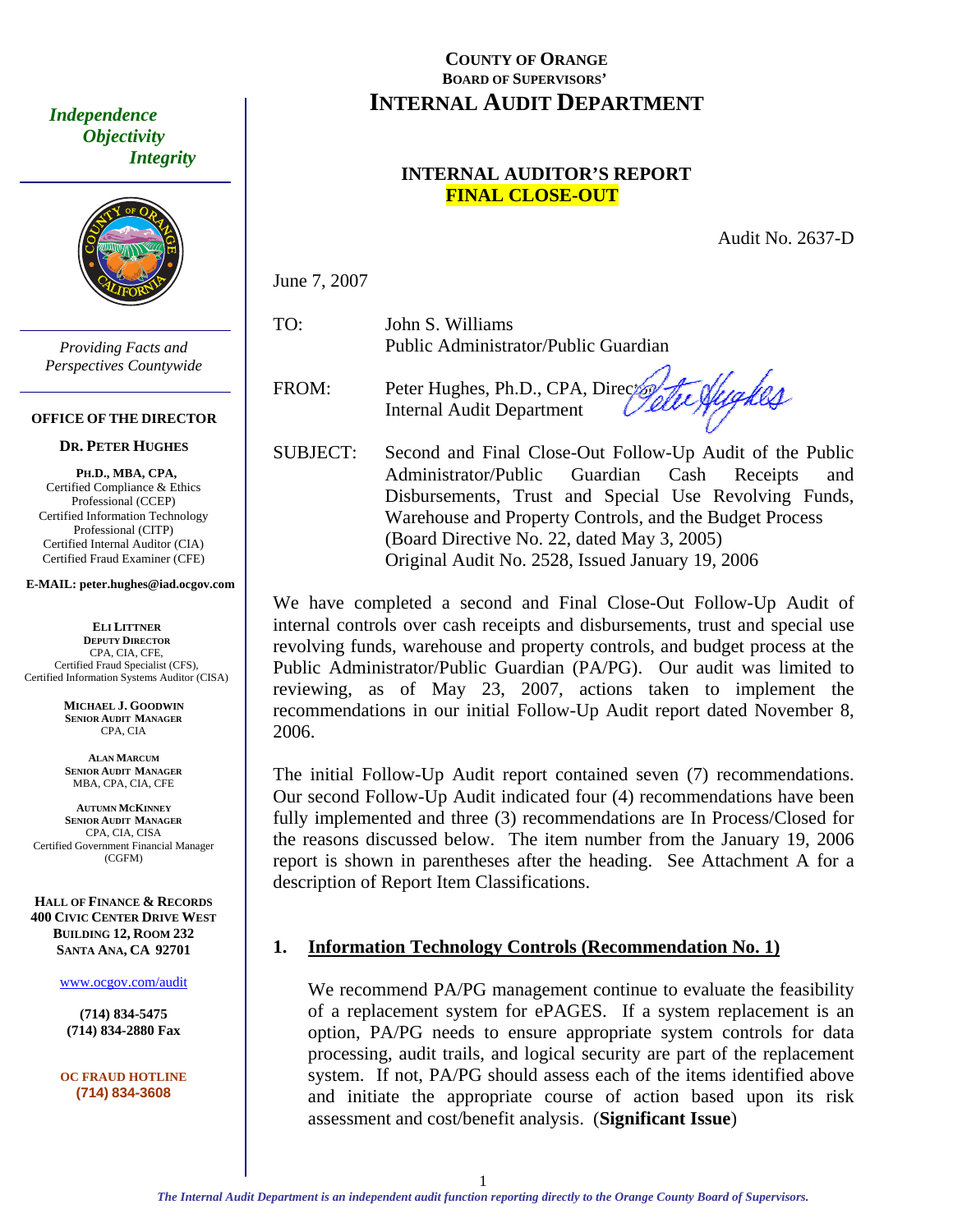Current Status: **In Process/Closed.** A Request for Proposal was developed to replace the e-PAGES financial and case management system. It was sent out to bid and four responses were received. Vendor presentations are scheduled for mid-June. The panel to evaluate the responses and presentations include staff from County Counsel, Auditor/Controller, CEO/IT and the program. This will ensure that appropriate system controls, audit trails, and logical security needs will be met. Prior to deploying the new system, Internal Audit will be given an opportunity to assess the new system to ensure that the security and auditing controls are in place. Because PA/PG has taken steps to replace e-PAGES and has included requirements for data processing, audit trails and security, we have closed-out this item for follow-up purposes.

# **2. Information Technology Continuity Plan (Recommendation No. 2)**

We recommend PA/PG update their IT continuity plan (that is in line with the overall business continuity plan) and consider including the following elements:

- Response and recovery procedures meant to bring IT operations back to the state they were in before the incident or disaster.
- Identification of critical applications, third party services, personnel and supplies, and data files needed for recovery.
- Utilization of back-up site and/or offsite storage of critical back-up media.
- Communication procedures with stakeholders, employees, key customers, critical suppliers and management.
- Critical information on continuity teams, affected staff, customers, suppliers, public authorities and media.
- Control procedures to ensure the continuity plan is up-to-date and reflects current business requirements.
- Guidelines on how to use the continuity plan (including periodic staff training).

The plan should be documented, agreed upon by both end-user functions and the IT function, communicated to affected parties and tested periodically.

Current Status: **In Process/Closed.** As of April 13, 2007, all PA/PG IT services were centralized to the CEO/Office of Information Technology (CEO/IT). One IT position, currently budgeted under PA/PG, will be transferred to CEO/IT effective 7/1/07. CEO/IT will provide PA/PG with response and recovery procedures to bring IT operations back to functionality, protection and storage services of critical back-up media, and all other necessary objectives.

PA/PG has developed a draft Business Continuity Plan. CEO/IT is overseeing a County-wide project that is in process (phase 2) for the implementation of departmental Business Continuity Plans (BCP). Phase 3 and Phase 4 of the BCP project will include potential sourcing of recovery solutions and testing of the plans. The BCP project is a multi-year process with possible completion in late 2008. As PA/PG's BCP will be finalized and tested as part of the county-wide BCP project, we have closed-out this item for follow-up purposes.

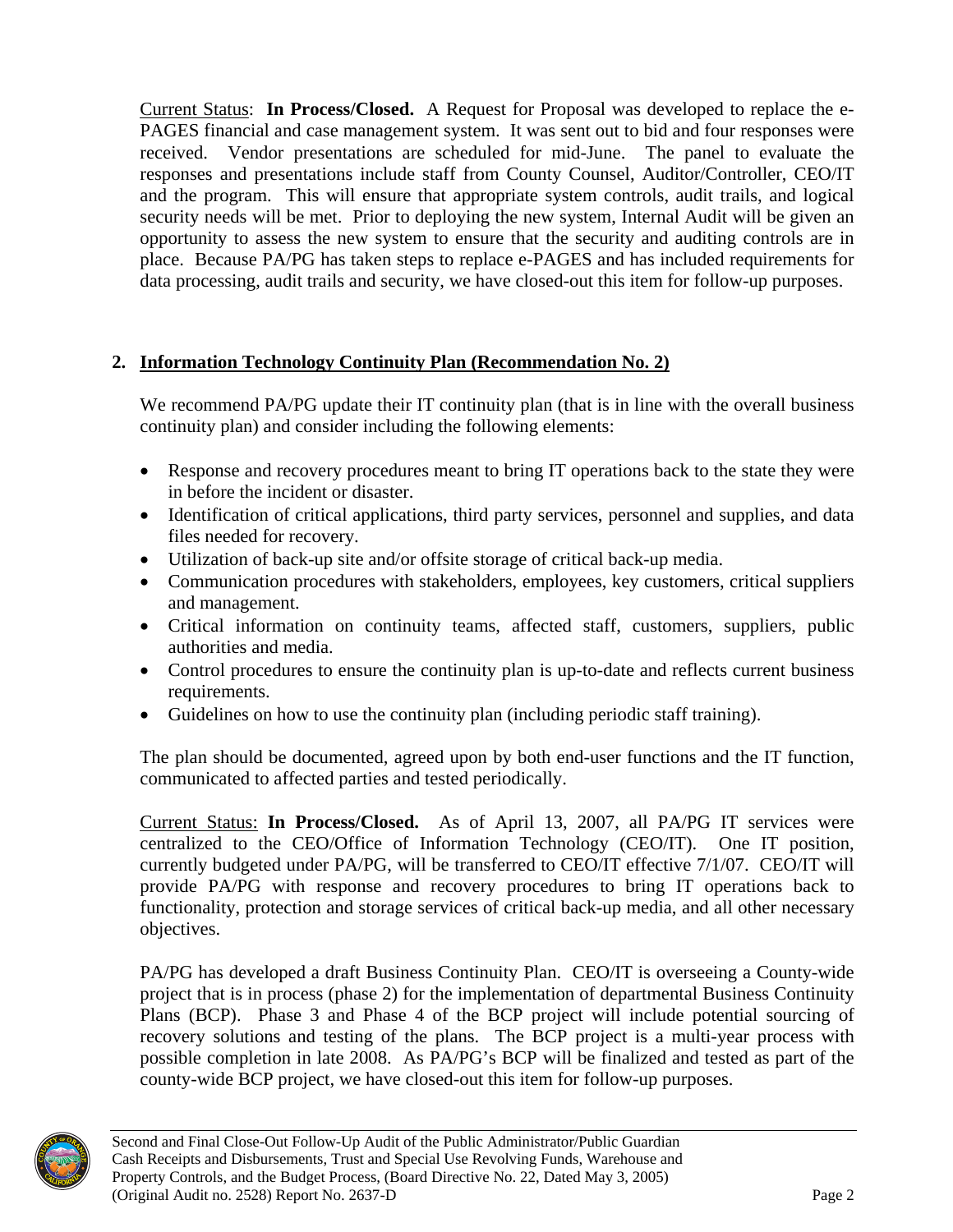# **3. Physical Inventories of Property (Recommendation No. 13)**

We recommend PA/PG determine an appropriate frequency of physical inventory counts and perform and document periodic physical inventories of property that is valuable and susceptible to theft. (**Control Finding**)

Current Status: **In Process/Closed.** PA/PG plans to install a security camera system in the warehouse to serve as an effective and practical method for protecting property. PA/PG believes the security camera system will monitor incoming and outgoing warehouse access. A vendor has conducted a "walk through" of PA/PG's warehouse and vault areas, assessed scope and specifications, and submitted an estimate for goods and services in December 2006. Because this project was not budgeted in the current fiscal year, PA/PG has requested in its FY 2007-08 budget funding to implement installation of a security camera systems. Because PA/PG has taken action to address the recommendation and is awaiting funding to proceed, we have closed-out this item for purposes of follow-up.

We appreciate the courtesy and cooperation extended to us during the audit by the personnel of PA/PG. If we can be of further assistance, please contact me or Eli Littner, Deputy Director at (714) 834-5899 or Michael Goodwin, Senior Audit Manager at (714) 834-6066.

Peter Hughes, PLD., CPA Director, Internal Audit

Distribution Pursuant to Audit Oversight Committee Procedure No. 1: Members, Board of Supervisors Members, Audit Oversight Committee Bruce Peotter, Assistant Public Administrator/Public Guardian Frank Tuanai, Chief of Fiscal Services, PA/PG Connie Draxler, Chief Deputy, PA/PG Ann Barlow, Human Resources Manager, PA/PG Foreperson, Grand Jury Darlene J. Bloom, Clerk of the Board of Supervisors